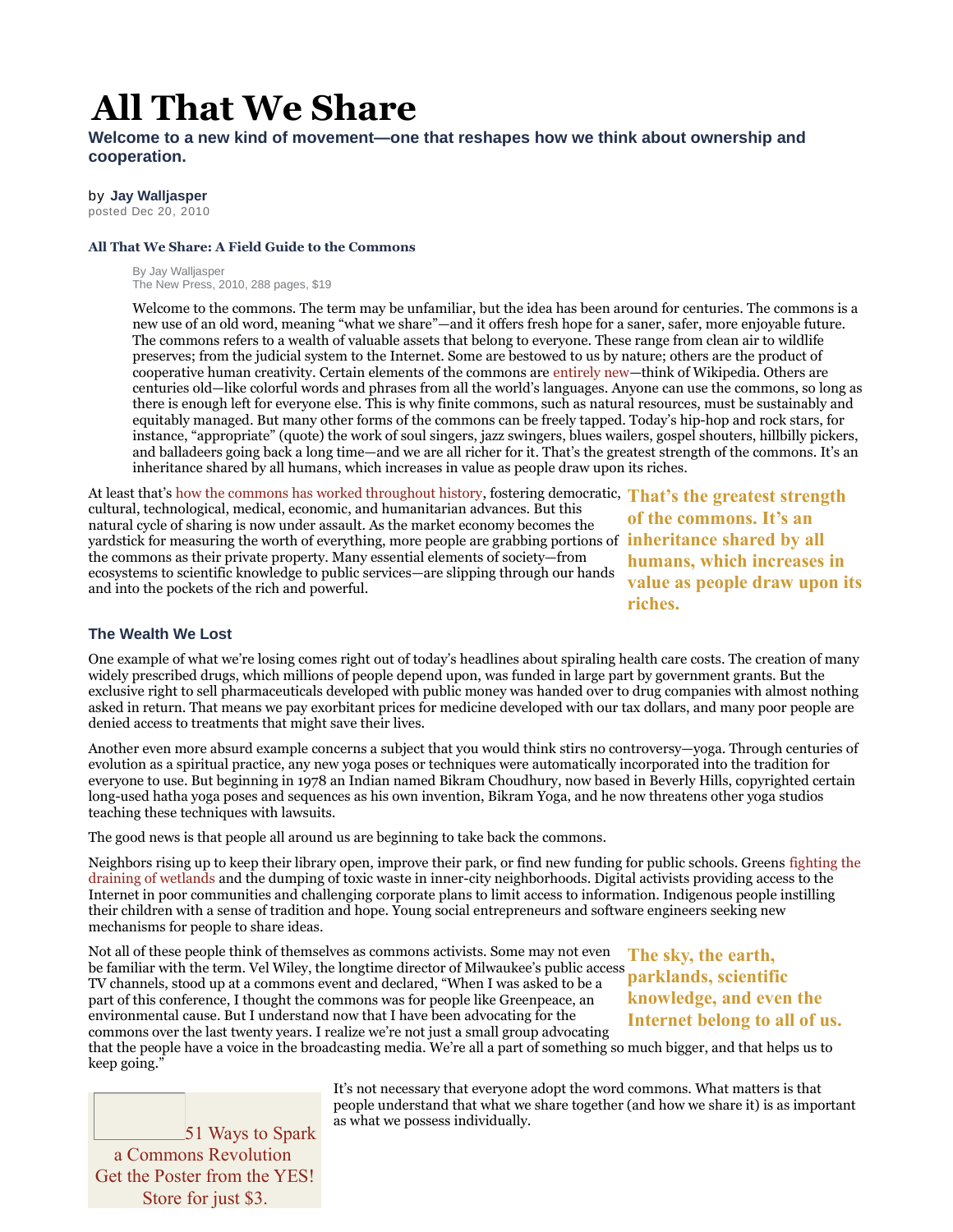#### **Parallels to the Origins of Environmentalism**

Growing interest in the commons today resembles the origins of the environmental movement in the 1960s. At that time, there was little talk about ecology or the greening of anything. There was, however, a lot of concern about air pollution, pesticides, litter, the loss of wilderness, declining wildlife populations, the death of Lake Erie, [toxic substances oozing into](http://www.yesmagazine.org/issues/water-solutions/protecting-our-water-commons-interview-with-robert-kennedy-jr) [rivers,](http://www.yesmagazine.org/issues/water-solutions/protecting-our-water-commons-interview-with-robert-kennedy-jr) oil spills fouling the oceans, lead paint poisoning inner-city kids, suburbia swallowing up the countryside, mountains of trash piling up in landfills, and unsustainable farming practices ravaging the land. Yet the word environment did not become a household word until the first Earth Day—April 22, 1970. Bringing an assortment of issues together under the banner of environmentalism highlighted the connections between what until then had been seen as separate causes and fueled the unexpected growth of the environmental movement over the next few years.

The commons offers the same promise of uniting people concerned about the common good in many forms into a new kind of movement that reshapes how people think about the nature of ownership and the importance of collaboration in modern society.

# **A New Way of Thinking and Living**

More than just a philosophical and political framework for understanding what's gone wrong, the commons furnishes us a toolkit for fixing problems. Local activists eager to revitalize their community and protect open space are setting up land trusts—a form of community ownership distinct from both private property and government management. Savvy Web users use th[ecooperative properties of the Internet](http://www.yesmagazine.org/people-power/organizing-in-the-internet-age) to challenge corporations who want to undermine this shared resource by fencing it off for private gain. Villagers and city dwellers around the world [assert that water is a commons,](http://www.yesmagazine.org/planet/advice-for-water-warriors) which cannot be sold, depleted, or controlled by anyone.

These kinds of efforts extend the meaning of the commons beyond something you own **To deliver us from current**

# Why Should We Care

About the Commons Today? Yes, it's history. But also our best hope for the future. Both the idea and the reality of the commons have been declining since at least the eighteenth century. Why now, at the beginning of the twenty-first century, should we struggle to revive them? The simple answer is that we have to. Despite the many benefits it brings us, the economic market operates like a runaway truck. It has no internal mechanism telling it when to stop—stop depleting the commons that sustain it. To put it another way, we've been living off a fat commons bank account for centuries, and now it's running low. We must start making some deposits so we'll have something for tomorrow. If our old Manifest Destiny was to carve up the commons, our new task is to rebuild it. We must do this to protect the planet, enhance our quality of life, reduce inequality, and leave a better world for our children.

—Peter Barnes

to a bigger idea: how we live together. Peter Linebaugh, a preeminent historian of the commons, has coined the word "commoning" to describe the growing efforts he sees to<br>protect and strengthen the things we share. "I protect and strengthen the things we share. "I want to stress the point that the commons is an **tweaks to the operating** activity rather than just a material resource," he says. "That brings in the essential social element of the commons."

**economic and ecological calamities will require more than administering a few system that runs our society.**

David Bollier, one of the leading theorists of the commons on the international stage, has defined the term as a social dynamic. "A commons arises whenever a given community decides it wishes to manage a resource in a collective manner, with special regard for equitable access, use and sustainability. It is a social form that has long lived in the shadows of our market culture, and now is on the rise, " he wrote in the British political journal Renewal.

Julie Ristau and Alexa Bradley, community organizers with extensive experience, find that many people have internalized the competitive ethos of the market mentality so fully that they believe any cooperative action is doomed to fail. They're losing the ability to even think of working together. Yet at the same time, Ristau and Bradley detect in others "a broad yearning for hope, connection, and restoration. We see a remarkable array of efforts to reconstitute community, [to relocalize food,](http://www.yesmagazine.org/blogs/vicki-robin-my-10-mile-diet/8-food-rules-from-my-10-mile-diet) to move towar[dcooperative economics,](http://www.yesmagazine.org/issues/the-new-economy/new-economy-new-ways-to-work) to better harmonize our lives with the health of our planet. These efforts spring from a deep human need and desire for different ways of interacting and organizing resources that will help us reconstitute our capacity for shared ownership, collaboration, and stewardship."

Growing numbers of people are taking steps that move us, gradually, in the direction of a commons-based society—a world in which the fundamental focus on competition that characterizes life today would be balanced with new attitudes and social structures that foster cooperation. This vision is emerging at precisely the point we need it most. Deeply held myths of the last thirty years about the magic of the market have been shattered by the implosion of the global financial bubble, [creating both an](http://www.yesmagazine.org/new-economy/building-community-an-economic-approach) [opening and an acute need for different ways of living.](http://www.yesmagazine.org/new-economy/building-community-an-economic-approach)

To deliver us from current economic and ecological calamities will require more than administering a few tweaks to the operating system that runs our society. A complete retooling is needed—a paradigm shift that revises the core principles that guide our culture top to bottom. At this historical moment, the commons vision of a society where "we" matters as much as "me" shines as a beacon of hope for a better world.